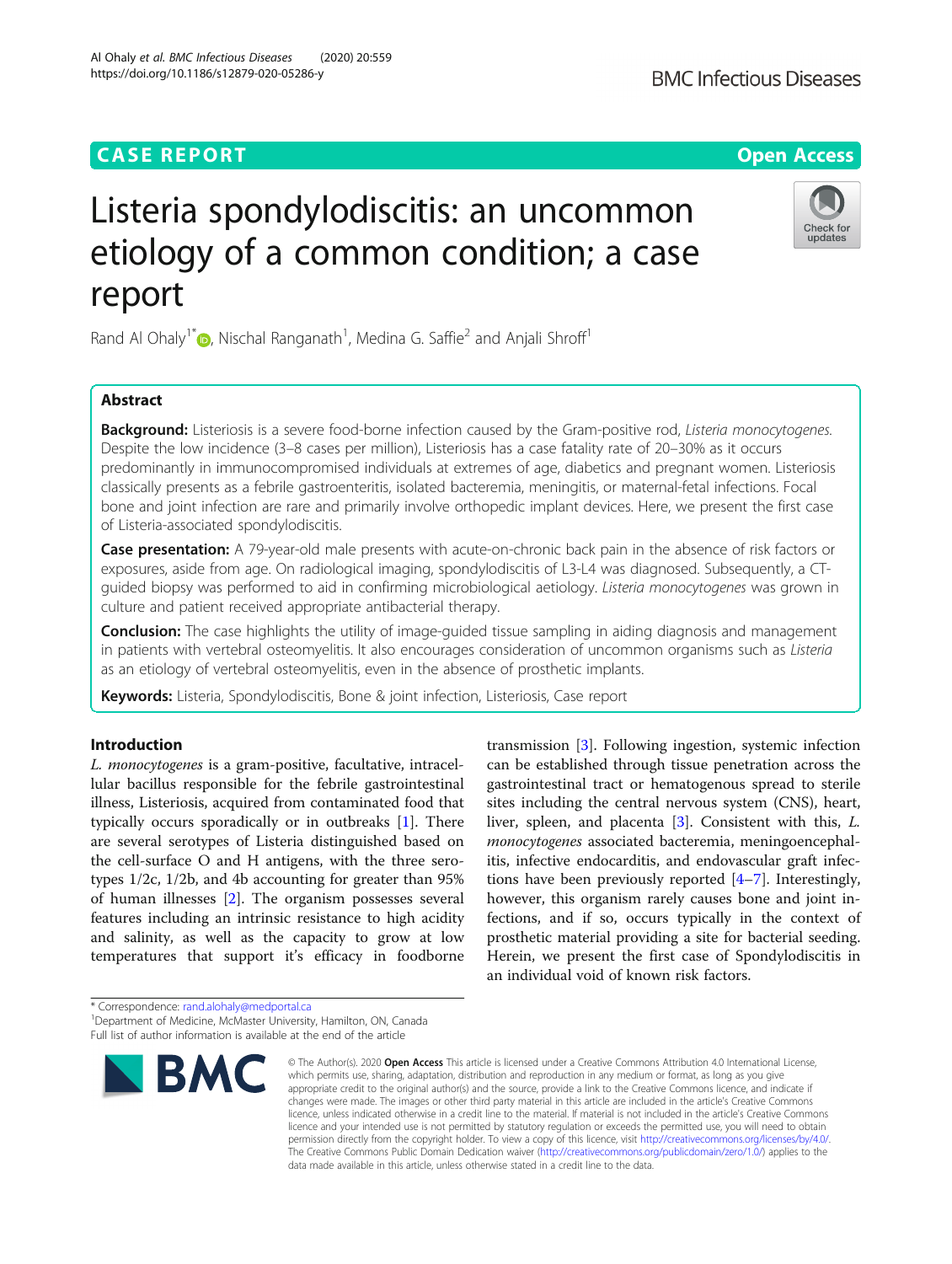# Case presentation

A 79-year-old gentleman presented with a 3-week history of acute, progressively worsening right-sided back pain radiating to the right groin and anterior thigh. He was admitted due to reduced mobility secondary to pain and an inability to safely function independently at home. A risk assessment for red flag symptoms including spinal cord or cauda equina compression, progressive neurological deficits, new urinary retention, faecal incontinence, and constitutional symptoms were absent. He was in his usual state of health prior to the onset of these symptoms. He denied any history of fevers, rigors, gastrointestinal symptoms, inciting trauma, or recent dental or surgical procedures. Social history included a 30-pack-year smoking history, minimal alcohol use, and denied intravenous substance use. His past medical history included hypertension, dyslipidaemia, gout and reflux. His past surgical history involved bilateral hernia repair with mesh, bilateral subclavian to carotid artery bypass and repair of an endovascular infrarenal abdominal aortic aneurysm, which required embolization for a leak at the left internal iliac artery 4 years later. Home medications included Clopidogrel, Hydrochlorothiazide, Perindopril, Allopurinol, Pantoprazole, Rosuvastatin, and Tamsulosin. There was no history of immunosuppression or use of immune modulating medications, particularly glucocorticoids. He denied any recent travel, animal exposures, consumption of processed meats, cheeses or other dairy products.

The patient was afebrile and hemodynamically stable at presentation and throughout his hospital stay. Physical examination of the cardiorespiratory, abdominal, and neurological systems was within normal limits. A focused examination revealed no tenderness on spinal palpation, a negative straight leg raise test, no pain on leg roll, and a normal gait. Relevant laboratory results included lymphopenia (0.7 × 10<sup>9</sup>/L), anaemia (haemoglobin 101 g/L), LDH of 202 U/L, and CRP 34.9 mg/L, which later increased to 87.9 mg/L. Multiple sets of blood cultures were repeatedly negative. During his admission, he had an episode of selfresolving diarrhea. Interestingly, despite no prior antibiotic exposure, a stool sample was positive for C. difficile toxin by PCR. This, however, was more representative of a colonisation rather than a true infection.

Radiographs of the hip and pelvis showed multi-level degenerative disc disease without evidence of fracture. CT Chest/Abdomen/Pelvis with endovascular protocol was negative for endoleak or dissection, but incidentally demonstrated interval L3-L4 discitis with destruction of associated endplates. Transthoracic echocardiogram effectively ruled out the presence of valve disease or vegetations. An MRI with gadolinium was subsequently performed and confirmed the diagnosis of L3-L4 discitis and osteomyelitis (Figs. 1, 2). Given the clinical stability



Fig. 1 Sagittal T2 Fat Sat: high signal intensity within the L3-L4 disc space involving the inferior endplate of L3 and superior end plate of L4 with end plate irregularity

and a lack of clear causative pathogen on blood culture, antibiotic administration was delayed to accommodate a fluoroscopy-guided percutaneous aspiration and biopsy. Fluid aspirate returned positive for Listeria monocytogenes in broth culture. Fungal and mycobacterial cultures remained negative. L. monocytogenes was thus determined to be the aetiology and the patient was



Fig. 2 Axial T1 post-gadolinium: (no pre-GAD) images. Small amount of enhancing paravertebral soft tissue. No evidence to suggest paravertebral or epidural abscess formation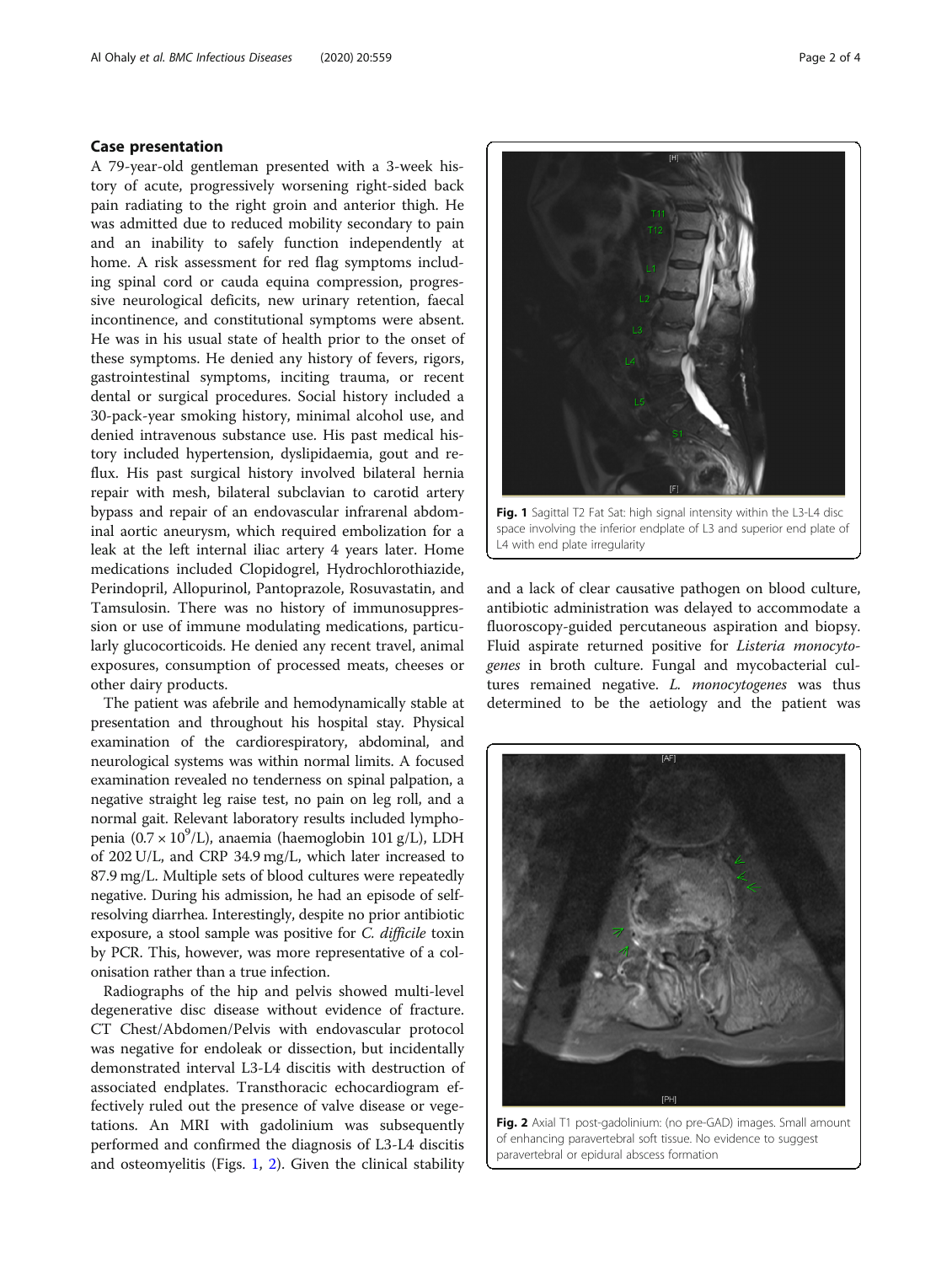started on a 6-week course of Ampicillin, with rapid clinical improvement and normalization of CRP on serial assessment. The patient was subsequently seen in follow-up with both the Infectious Disease and Vascular Surgery services at 2- and 6-month time points with ongoing clinical recovery and no recurrence of disease.

## Discussion and conclusions

Despite its rarity (between 3 to 8 cases per million worldwide), the average case-fatality rate of invasive Listeriosis is up to 20–30%, even with appropriate antimicrobial therapy  $[8, 9]$  $[8, 9]$  $[8, 9]$  $[8, 9]$ . This is largely attributable to a predilection for immunocompromised individuals with extremes of age (neonates and elderly age  $\geq 65$  years), diabetics and pregnant women. Additional high-risk populations include those with hematologic malignancy, end-stage renal disease, AIDS, organ transplantation, iron-overload states, alcoholism and other chronic liver diseases [[3,](#page-3-0) [8\]](#page-3-0). In particular, the risk of invasive Listeriosis is noted with the use of TNF- $\alpha$  inhibitors as it suppresses T-cell mediated immunity; the primary defence against this organism [[10](#page-3-0)–[12](#page-3-0)].

Listeriosis classically presents as febrile gastroenteritis, isolated bacteremia, meningitis, encephalitis, or maternalfetal infections [\[2,](#page-3-0) [8\]](#page-3-0). Localized CNS involvement often presents as subcortical brain or intramedullary spinal abscesses [[13](#page-3-0)–[16](#page-3-0)]. Interestingly, bone and joint infection secondary to Listeria is uncommon and primarily involves orthopedic implant devices including prosthetic joints [[11](#page-3-0)]. In the French case series of Listeria-associated bone and joint infections, 84% of infections involved prosthetic material, with a minority of cases involving native joint infections [[11](#page-3-0)]. To the best of our knowledge, there have only been 2 prior cases of Listeria-associated vertebral osteomyelitis (OM) occurring in the context of risk factors including spine surgery and immunosuppression, as well as 1 case of Listeria bacteremia with spondylodiscitis in the absence of clear risk factors [\[13,](#page-3-0) [14,](#page-3-0) [17\]](#page-3-0).

Here we present the first case of Listeria-associated spondylodiscitis in a 79-year-old male in the absence of significant risk factors, bacteremia, comorbidities (including prostheses), or exposures. The patient's advanced age is the only shared risk factor with the previously published case reports. Given the non-specific presentation of back pain and absence of infectious prodrome, the finding of vertebral spondylodiscitis was made incidentally. Further investigation of the spondylodiscitis yielded repeated negative blood cultures; thus, necessitating a CT-guided biopsy and aspiration for diagnosis.

# Diagnostic yield of biopsy

The determination of a microbiologic diagnosis, as in this case, can be challenging in the absence of obvious

exposures, negative blood cultures, and serology. In these circumstances, fluoroscopy-guided diagnostic aspiration biopsy is valuable in obtaining samples for microbiologic testing and in providing diagnostic clarity between infectious, malignant or degenerative processes [[18\]](#page-3-0). CT-guided biopsy has variable sensitivity in determining infectious etiology ranging from 30.4 to 74%  $[18–20]$  $[18–20]$  $[18–20]$  $[18–20]$  $[18–20]$ , with a recent metanalysis demonstrating 52.2% (95% CI, 45.8–58.5%) sensitivity and 99.9% (95% CI, 94.5–100%) specificity [[21\]](#page-3-0). This strategy therefore represents an excellent modality to obtain a microbiologic diagnosis; but the absence of a positive culture does not necessarily rule out infection. From a patient outcome standpoint, CT-guided aspiration for culture also prevents the need for open surgical intervention and biopsy in 50–60% of cases [[18](#page-3-0)] and can facilitate targeted antibiotic therapy [\[22](#page-3-0)].

### Timing of antibiotics in relation to diagnostic sampling

As in this case, empiric therapy should be delayed, if the patient is haemodynamically stable with no neurological compromise, in order to obtain tissue samples for culture as per the IDSA guidelines for native vertebral osteomyelitis management [[13,](#page-3-0) [17](#page-3-0)]. The postponement of antibiotic therapy does improve microbiological yield and can be deferred in the absence of life-threatening conditions or spinal cord compromise [\[23](#page-3-0)]. However, initiation of antibiotics does not preclude undertaking a biopsy, as a recent metanalysis demonstrated a nonsignificant difference in biopsy yield of 32% vs 43% in those with and without prior antibiotic exposure [[24](#page-3-0)]. In cases where antibiotic therapy has already been started, it was demonstrated that interrupting and withholding antibiotics for approximately 14 days pre-CT guided tissue biopsy had a better yield (76.9%) when compared to holding for only 3 days pre-biopsy (41.2%) [[25\]](#page-3-0). This can vary, however, depending on the pharmacokinetics, dose and duration, and bone penetration of the selected empiric antibiotic. Nevertheless, a short duration of empiric antibiotic exposure does not negatively impact pathogen recovery and is therefore not a contraindication for vertebral biopsy [\[26\]](#page-3-0). If image-guided sampling of tissue is not feasible or available, or signs of clinical instability or focal neurological involvement is identified, appropriate empiric therapy and timely consultation of the Infectious Diseases and Spinal Surgery services is warranted [\[18\]](#page-3-0).

# Conclusion

In summary, this case report presents the first case of Listeria-associated spondylodiscitis in the absence of a clear exposure, wherein the only risk factor was age. Consideration for Listeria-associated osteomyelitis should be a part of the differential diagnosis, even in the absence of prosthetic material. This is particularly important in